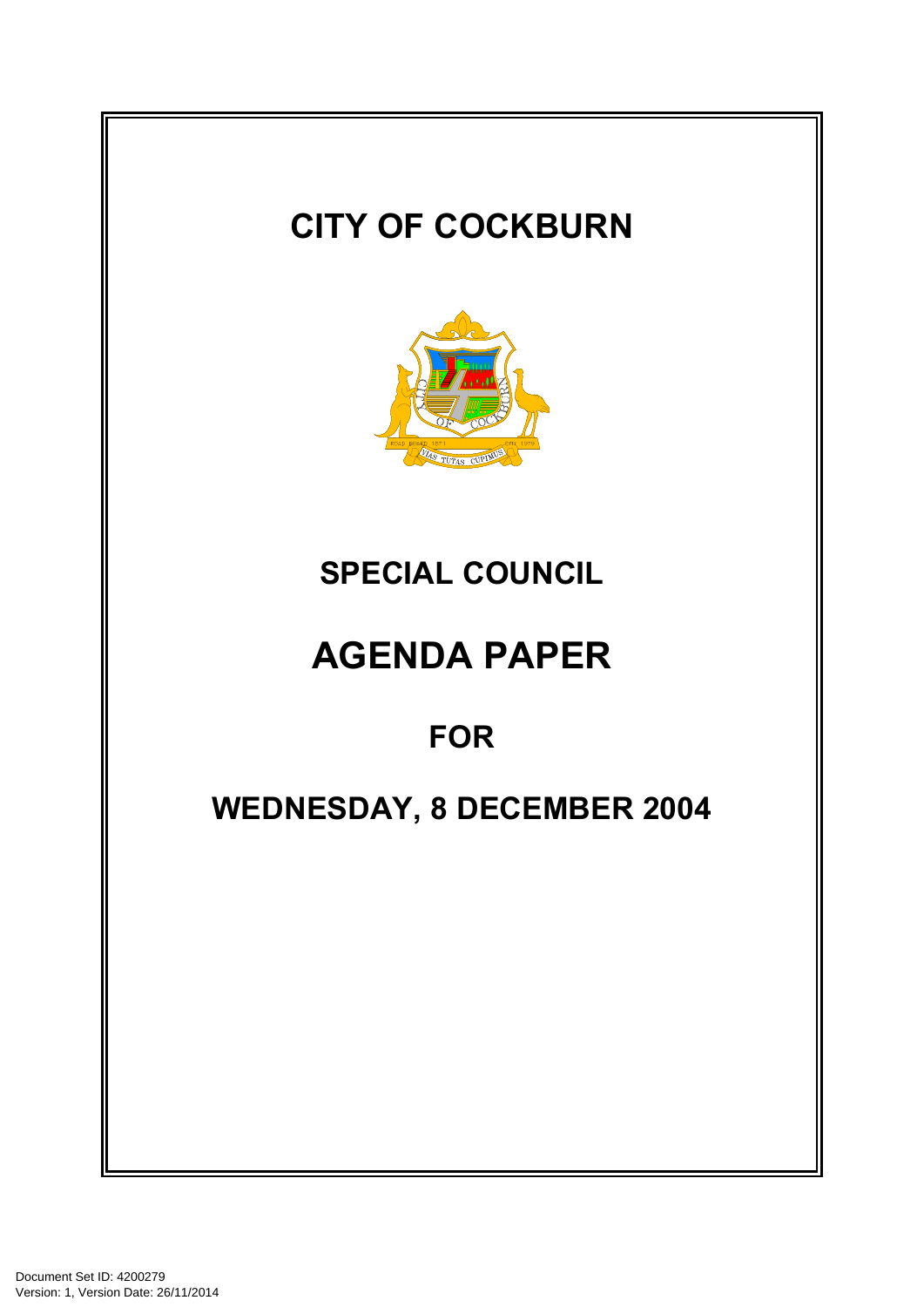# **CITY OF COCKBURN**

# **SUMMARY OF AGENDA TO BE PRESENTED TO THE SPECIAL COUNCIL MEETING TO BE HELD ON WEDNESDAY, 8 DECEMBER 2004 AT 5:30 PM**

## **Page**

-

| $\mathbf{1}$ . |                                                                                                                        |  |
|----------------|------------------------------------------------------------------------------------------------------------------------|--|
| 2.             | APPOINTMENT OF PRESIDING MEMBER (IF REQUIRED)1                                                                         |  |
| 3.             | DISCLAIMER (TO BE READ ALOUD BY PRESIDING MEMBER)1                                                                     |  |
| 4.             | ACKNOWLEDGEMENT OF RECEIPT OF WRITTEN DECLARATIONS OF<br>FINANCIAL INTERESTS AND CONFLICT OF INTEREST (BY PRESIDING    |  |
| $5^{\circ}$    |                                                                                                                        |  |
| 6.             |                                                                                                                        |  |
| 7 <sub>1</sub> | DECLARATION BY COUNCILLORS WHO HAVE NOT GIVEN DUE<br>CONSIDERATION TO MATTERS CONTAINED IN THE BUSINESS1               |  |
| 8              |                                                                                                                        |  |
| 9.             |                                                                                                                        |  |
|                | (SCM 08/12/2004) - OFFER BY W.A. CROATIAN ASSOCIATION<br>9.1<br>(INC.) (WACA) TO PURCHASE LOT 21 PROGRESS DRIVE, BIBRA |  |
| 10.            | (SCM 08/12/2004) - RESOLUTION OF COMPLIANCE (SECTION 3.18(3),                                                          |  |
| 11.            |                                                                                                                        |  |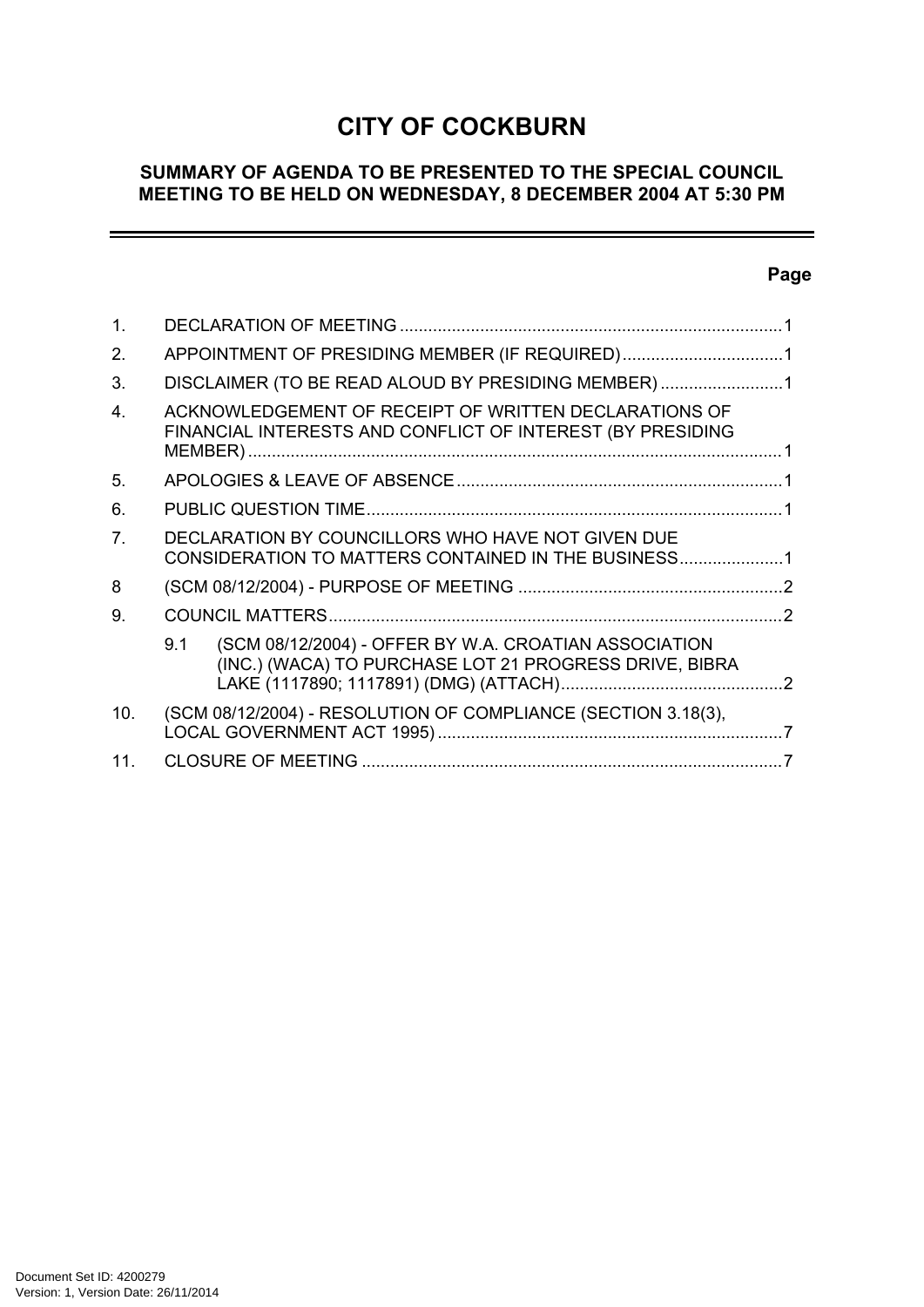# **CITY OF COCKBURN**

# **AGENDA TO BE PRESENTED TO THE SPECIAL COUNCIL MEETING TO BE HELD ON WEDNESDAY, 8 DECEMBER 2004 AT 5:30 PM**

## <span id="page-2-0"></span>**1. DECLARATION OF MEETING**

## <span id="page-2-1"></span>**2. APPOINTMENT OF PRESIDING MEMBER (If required)**

### <span id="page-2-2"></span>**3. DISCLAIMER (To be read aloud by Presiding Member)**

Members of the public, who attend Council Meetings, should not act immediately on anything they hear at the Meetings, without first seeking clarification of Council's position. Persons are advised to wait for written advice from the Council prior to taking action on any matter that they may have before Council.

### <span id="page-2-3"></span>**4. ACKNOWLEDGEMENT OF RECEIPT OF WRITTEN DECLARATIONS OF FINANCIAL INTERESTS AND CONFLICT OF INTEREST (by Presiding Member)**

Nil

## <span id="page-2-4"></span>**5. APOLOGIES & LEAVE OF ABSENCE**

Nil

## <span id="page-2-5"></span>**6. PUBLIC QUESTION TIME**

Nil

## <span id="page-2-6"></span>**7. DECLARATION BY COUNCILLORS WHO HAVE NOT GIVEN DUE CONSIDERATION TO MATTERS CONTAINED IN THE BUSINESS**

Nil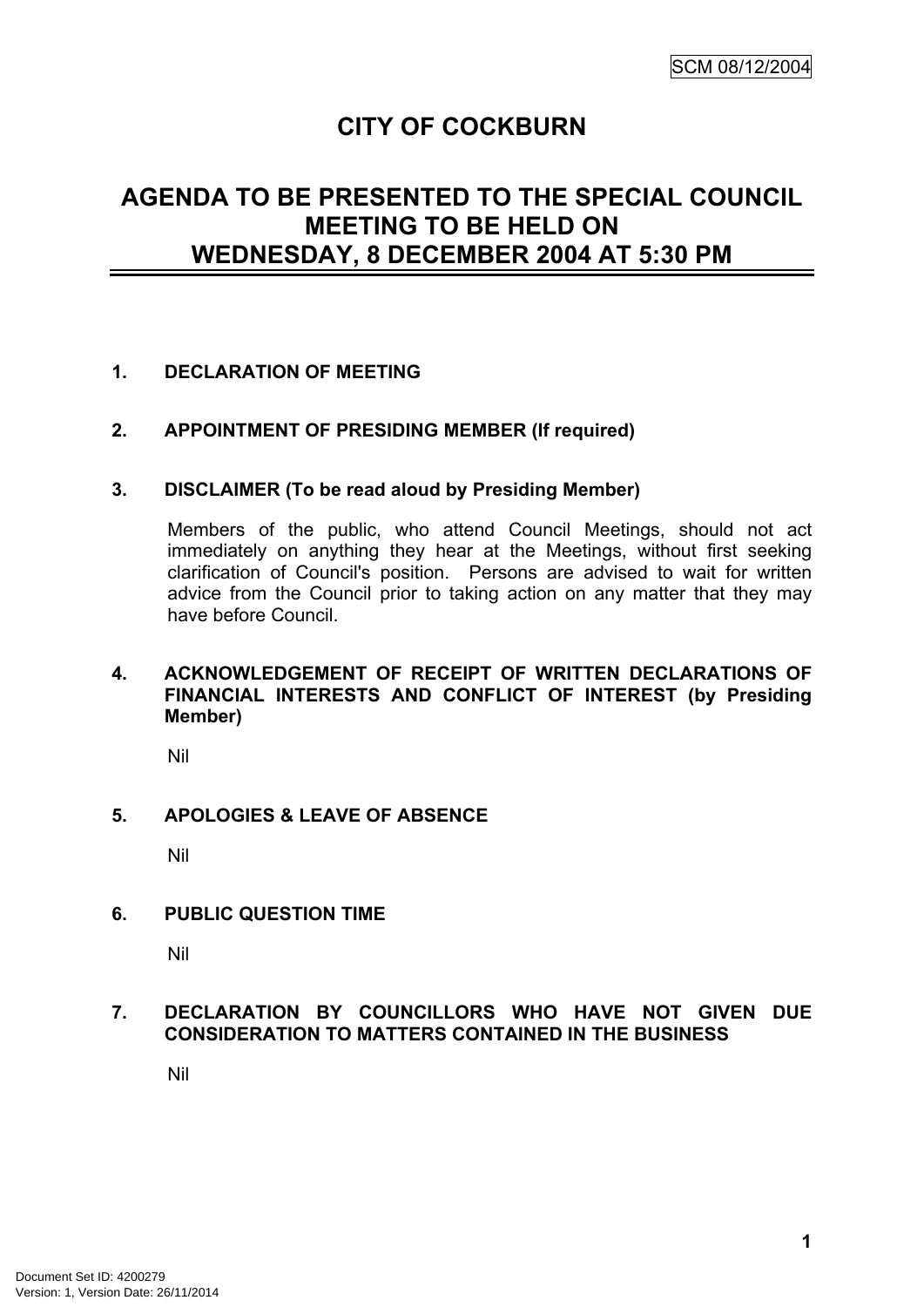## <span id="page-3-0"></span>**8 (SCM 08/12/2004) - PURPOSE OF MEETING**

The purpose of the meeting is for Council to consider the request by the W.A. Croatian Association (Inc.) for the City to purchase Lot 21 Progress Drive, Bibra Lake from the Association, in accordance with the contract of sale between the Association and the City of Cockburn.

### <span id="page-3-1"></span>**9. COUNCIL MATTERS**

#### <span id="page-3-2"></span>**9.1 (SCM 08/12/2004) - OFFER BY W.A. CROATIAN ASSOCIATION (INC.) (WACA) TO PURCHASE LOT 21 PROGRESS DRIVE, BIBRA LAKE (1117890; 1117891) (DMG) (ATTACH)**

#### **RECOMMENDATION**

That Council declines the offer of first refusal to re-purchase Lot 21 Progress Drive Bibra Lake, from the W.A. Croatian Association (Inc.), pursuant to Clause 3.6 of the Contract of Sale between the City of Cockburn and the Association, stamped 4 May 2000.

### **COUNCIL DECISION**

#### **Background**

In May 1998, the Valuer General's Office was requested to provide a market valuation (unserviced) for Lot 21 Progress Drive and the property was valued on the basis of the information in the diagram attached marked A.

The land in question was sold to the WA Croatian Association (Inc) for the sum of \$220,000 in accordance with the provided valuation for an unserviced lot with development restrictions. The sale was governed by a Contract of Sale and clause 3.6 thereof (see attached marked B) stated that "*If the City wishes to exercise the right of first refusal the City must, within 14 days … serve on the Association an executed Contract of Sale.*" Council has certain obligations in that the purchase price is to be determined by the Valuer General.

Before subdivision of the original Lot 14 Progress Drive could be effected, the conditions of subdivision approval had to be cleared so as to create the lots the subject of the subdivision. Lot 21 Progress Drive was created for the purpose of selling it to the WA Croatian Association for the development of clubrooms and Lot 22 was to be leased to the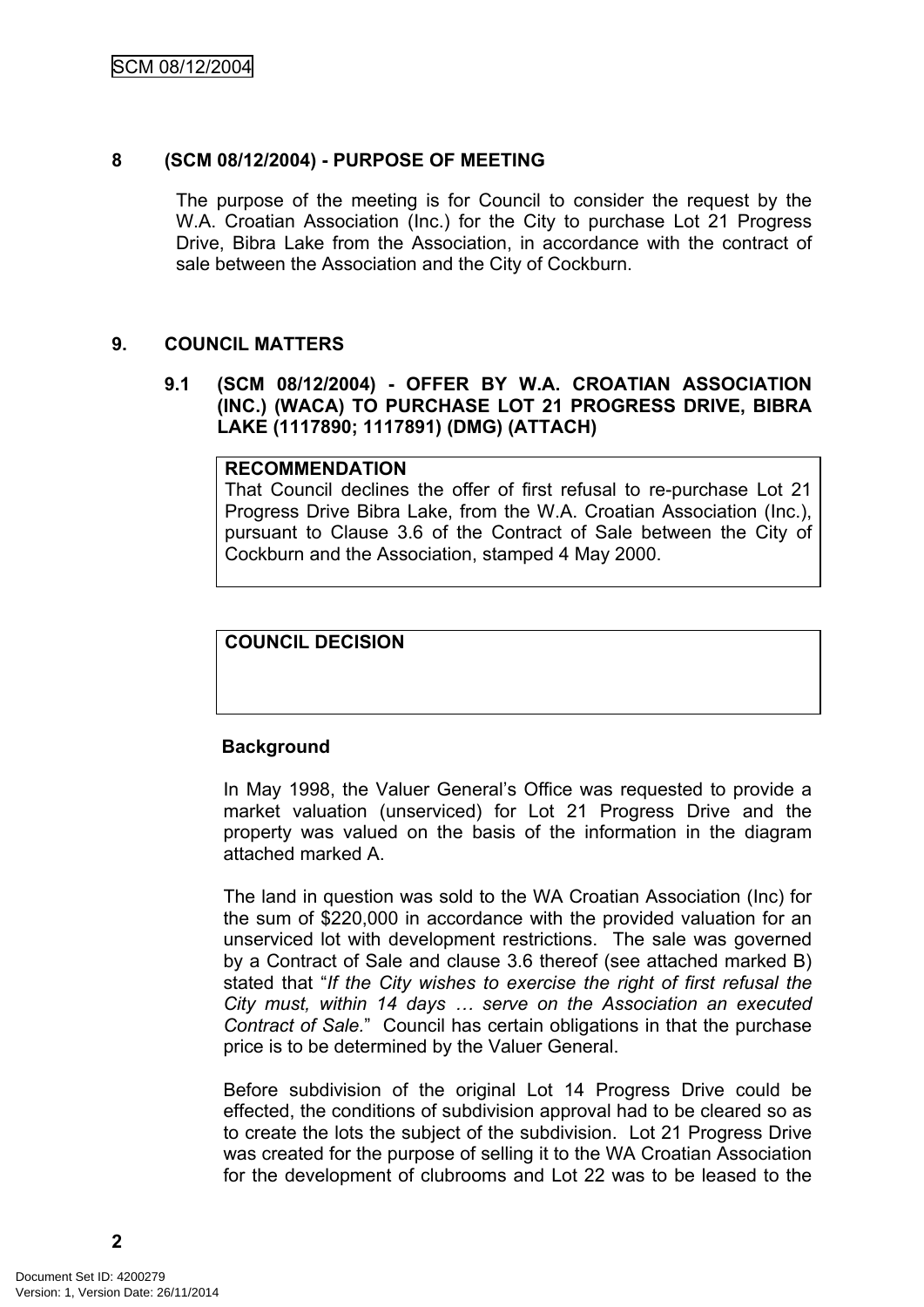Association and the Association had to develop a soccer pitch on Lot 22 within a specific time. The Association failed to satisfy the terms of the Lease for Lot 22 and therefore, Council issued a Notice of Default to the Association to rectify the default within 28 days. The default was not rectified within the specified time and therefore Council decided to cancel the Lease. The Association acknowledges that the anticipated potential of the development cannot be achieved and has decided to sell Lot 21 Progress Drive.

To clear the original conditions of subdivision relating to Lot 14 Progress Drive, Council supervised the provision of services to the Lot. The Water Corporation provided the sewer connection. The water connection to the property was funded by the Association (\$64,891) and the provision of electricity funded jointly by Council (\$6,881) and the Association (\$13,763).

By letter received by Council on 31 March, 2004, the WACA informed Council that it proposed to sell Lot 21 Progress Drive, Bibra Lake and offered Council the first right of refusal to purchase the land pursuant to the original Contact of Sale, which involved obtaining a valuation from the Valuer General and subsequently received 7 April, 2004.

At a Special Meeting of Council held on 13 April, 2004, for this purpose, Council resolved as follows:-

*" "that Council purchases the land at the price nominated in the Valuation Report provided by the Department of Land Information, Valuation Services (previously known as the Valuer General's Office) on 7 April, 2004, in accordance with it's entitlement as provided in Clause 3.6 of the Contract of Sale between the City of Cockburn and the W.A. Croatian Association, stamped 4 May, 2000, with the required funds to be drawn from the Land Development Reserve Fund."*

## *Explanation*

*Council has had considerable prior dealing in relation to the land and therefore, has corporate knowledge that is valuable to its future development. It is considered that there is a community benefit associated with Council involvement in the progress of the land's development, in whatever form that may take, and it is noted that purchase of the land does not affect the Council's financial position in the immediate term."*

A signed Contract of Sale was forwarded to the W.A. Croatian Association (Inc.) on the 14 April, 2004, along with Council's cheque for \$32,500 being the required ten (10) percent deposit. The Association returned Council's cheque because it considered the offer made was inadequate owing to costs associated with the project which have improved the land. A letter dated the 7 May, 2004, was received by Council from the Association informing that the Association had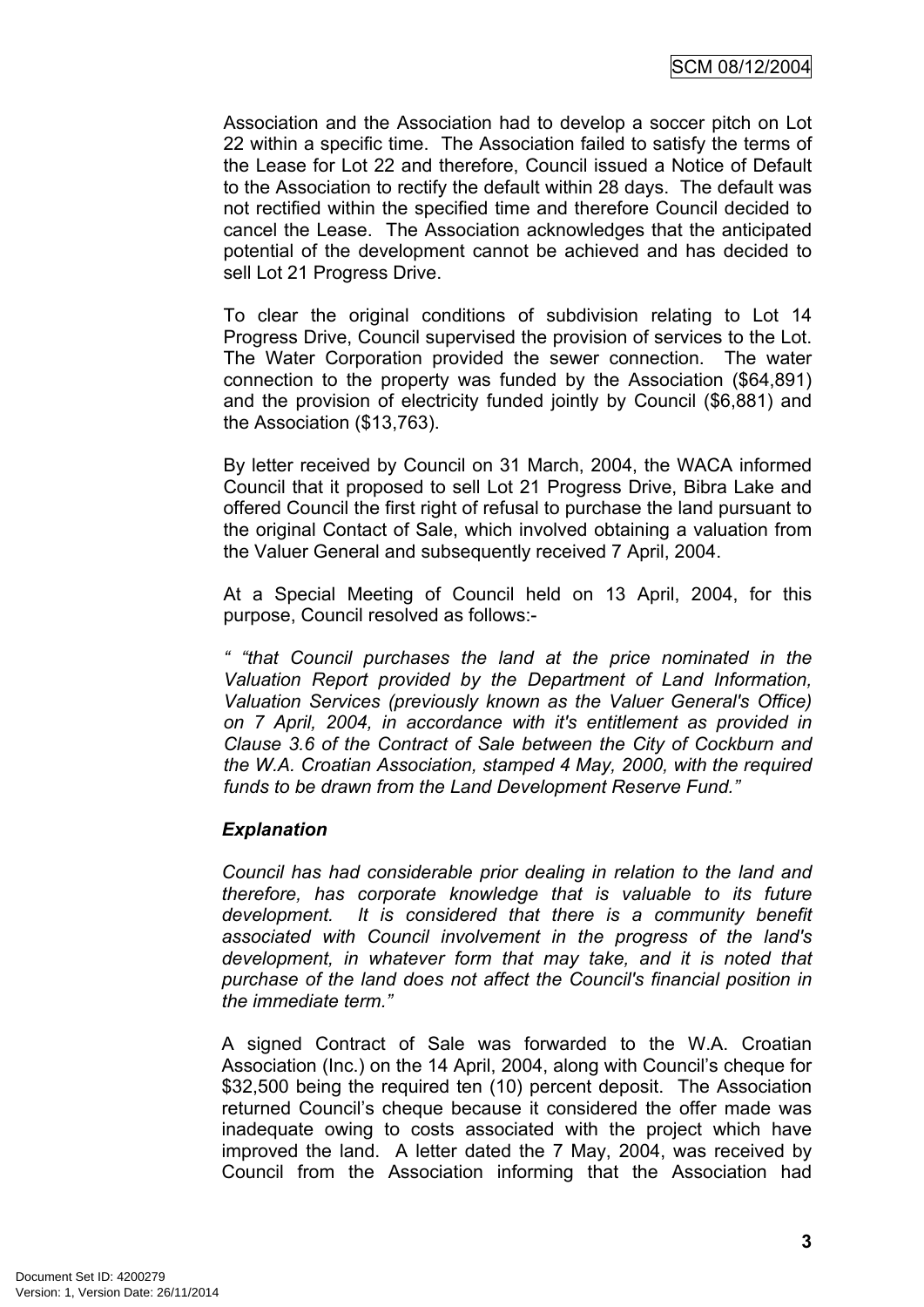received offers from other parties for Lot 21 Progress Drive and the offers ranged from \$380,000 to \$690,000 and requesting that Council reconsider the matter.

As the Contract of Sale provided a settlement date on or before 14 May, 2004, it was considered that an informal position on the Association's request be obtained from the Elected Members.

On the 11 May, 2004, at an Agenda Forum, Elected Members were informally asked for their view regarding the valuation of the land. The Elected Members were of the view that a Contract existed and that the terms of the Contract should be applied. This advice was conveyed to the Association by letter dated 13 May, 2004. The Offer and Acceptance along with the deposit cheque for \$32,500 was returned to the Association on that date.

The legal firm of Mony De Kerloy acting on behalf of the W.A. Croatian Association (Inc.) wrote to Council on 27 May, 2004, taking issue with the market valuation provided by the Valuer General and requested for the land to be revalued.

Based on the 11 May discussion, Mony De Kerloy were advised by letter dated 1 June, 2004, that the Valuer General would not be requested to revalue the land.

Council received a further letter from Mony De Kerloy dated 22 July, 2004, along with a copy of a valuation report for Lot 21 Progress Drive, Bibra Lake prepared by the firm of Pember Wilson and Eftos stating that the market value for the land was \$620,000. A further request was made to have the Valuer General revalue the land.

An analysis of both valuation reports suggests that each valuer used a different methodology to arrive at their valuation. The Valuer General provided a market valuation of \$325,000 using sales statistics of property in the Banjup area. This is considered reasonable since Lot 21 Progress Drive is situated in an environmentally sensitive area and the Banjup area with its resource zone, is also environmentally sensitive. An important factor is that it was valued on the same basis as it was originally sold by Council to the Association. The Pember Wilson and Eftos valuation report has utilised sales statistics of unrestricted developable land in Barrington Street and vacant industrial land in Cocos Drive.

Given the disparity between the market valuations it was considered appropriate to reaffirm the value of the land by the Valuer General. Accordingly, Council, at the Council meeting conducted on 17 August, 2004, resolved as follows:-

*" "(1) reserve its right to assert that the valuation of \$325,000 provided by the Valuer-General and dated 7 April 2004, is the operative*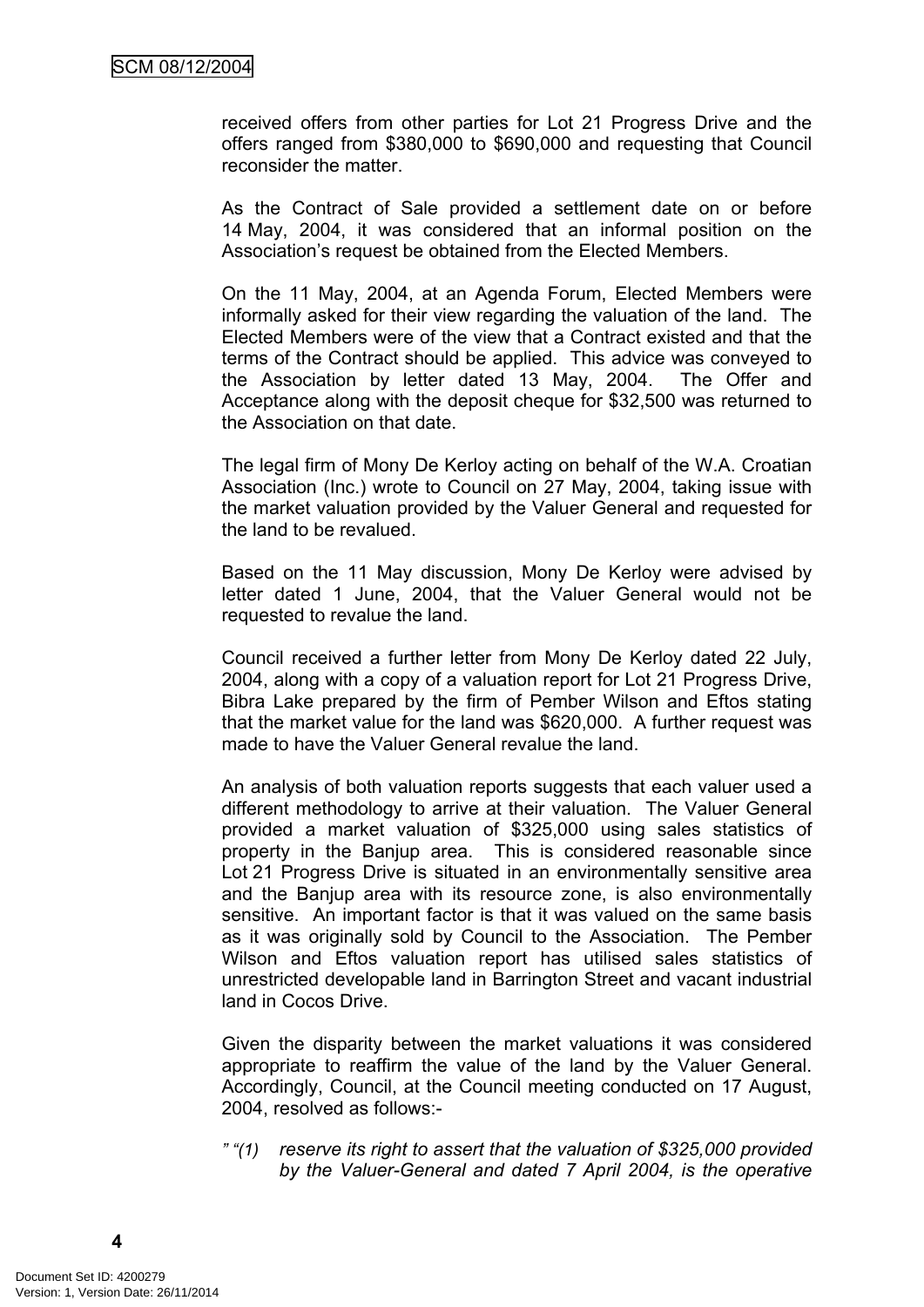*valuation for the purpose of clause 3.6 of the original Contract for Sale between the City and the Association stamped 4 May 2000;*

- *(2) on a "without prejudice" basis, request the Valuer-General to review that valuation, subject to:*
	- *1. An agreed statement between the City and the Association to the satisfaction of the City's Solicitors first being provided to the Valuer-General, setting out key assumptions on which the valuation is to be prepared, particularly ensuring that correct zoning, System 6 Reservations, the Ministerial Statement and any other applicable restrictions are taken into account in valuing.*
	- *2. The Association agreeing in writing to pay the costs of revaluation.*
- *(3) review its position on (1) above following receipt of the revaluation referred to in (2) above."*

## *Explanation*

*Clause 3.6 of the original Contract for Sale provides the City with a right of first refusal, not an option to purchase as such. The Association was under no obligation to accept the City's offer to buy, however the Association cannot sell the land to anyone else so long as the City remains interested in buying it at the Valuer-General's valuation. While it is open for Council to ask the Valuer-General to revalue the land, any such position taken by the City should be 'without prejudice' to the City's ongoing contention that only the first valuation provided by the Valuer-General is applicable for the purposes of Clause 3.6. If the revaluation proves acceptable to both parties, it would be open to the Association and the City to proceed on a Contract of Sale and purchase outside the scope of Clause 3.6. If the revaluation proves unacceptable, the City could revert to its formal position that the first valuation only is relevant for the purposes of Clause 3.6."*

## **Submission**

By letter received by Council on 26 November 2004, the WACA has informed Council that it proposes to sell Lot 21 Progress Drive Bibra Lake, and offers Council the first right of refusal to purchase the land pursuant to the original Contract of Sale.

## **Report**

Having regard for the information above, Council requested the Valuer General to review the market valuation for Lot 21 Progress Drive as a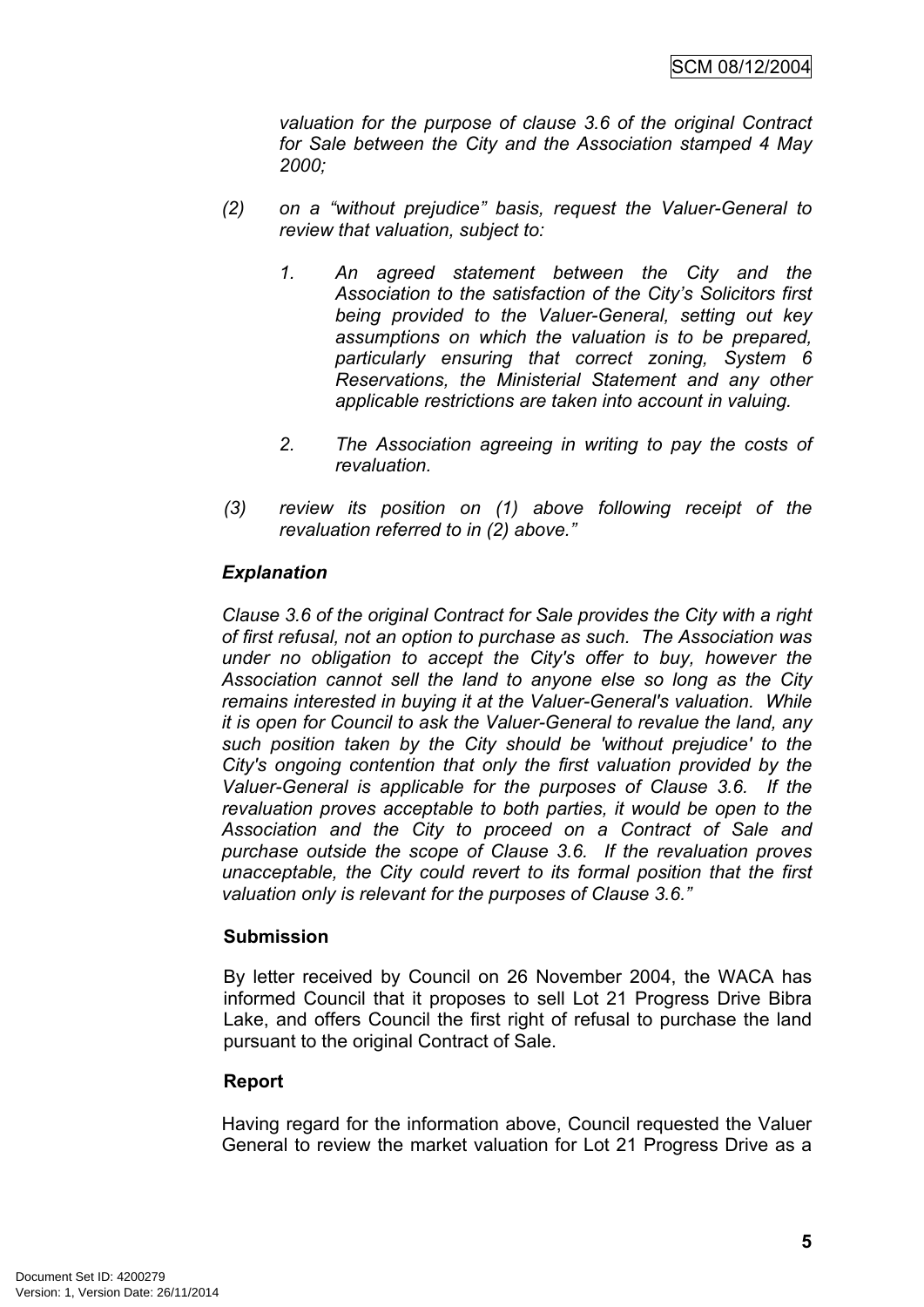serviced lot, bearing in mind the formula and methodology used to arrive at the assessment of 7 April 2004.

This information was received by Council on 15 November 2004, and is provided under separate cover as a confidential attachment.

On receipt of this information, correspondence was forwarded to WACA informing that, owing to the Valuer General's office comment that the original valuation report of 7 April 2004, provides the best guide to the value of the subject land, Council reiterates its previous offer to purchase Lot 21 at the purchase price of \$325,000 as calculated by the Valuer General. WACA has since rejected this offer and returned Council's initial deposit cheque.

In assessing the latest Valuation Report, it is not considered that Council will benefit in any substantial way through the re-purchase of the property, bearing in mind its limited usage potential.

Similarly, the sale of the property by WACA to any third party could only be on the basis of its limited development capacity, owing to its land use zoning and location.

Unless Council had a specific intention for the future use of Lot 21, it is recommended that Council declines the first right of refusal for its purchase, as provided for in the Contract of Sale between WACA and the City.

The remaining two lots within the location, being Lot 22 and Part Lot 14, will continue to be owned in freehold by the City and would not require any amendment to their current form, in the event Council wished to pursue development suited to the land in future.

This scenario would also apply in the event Council decided to purchase Lot 21, as the three separate lots could be considered for future development in either a "broad acre" form, or within the scope of their separate boundaries.

On balance, there would appear to be no commercial or other advantage in Council re-purchasing Lot 21 at this time.

#### **Strategic Plan/Policy Implications**

Key Result Area "Managing Your City" refers.

#### **Budget/Financial Implications**

Nil, unless Council determined to purchase the land, in which case, funds would need to be drawn from the Land Development Reserve Fund, as no funds have been provided in the 2004/05 Budget.